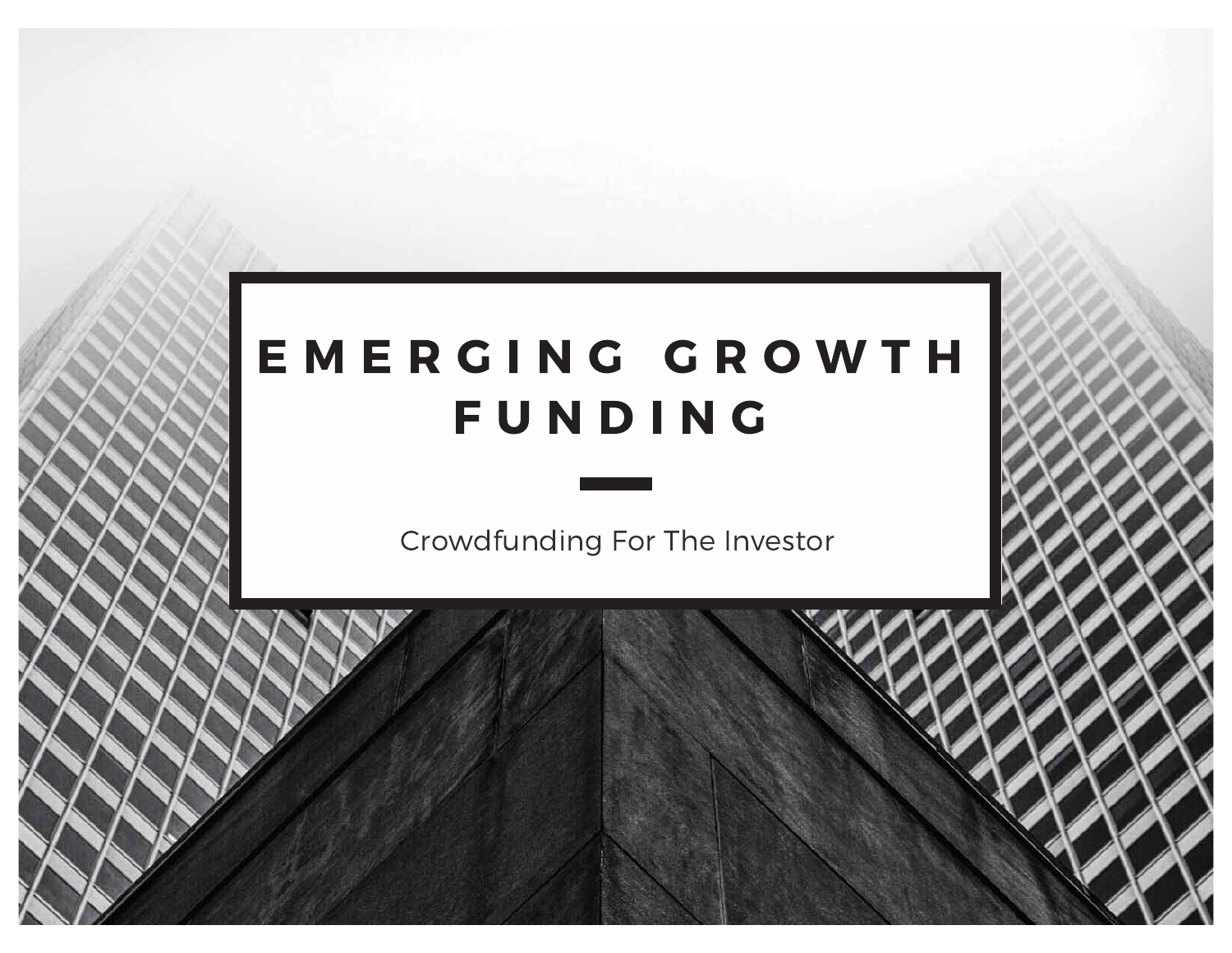

- We are looking for one or two investors to make a total investment of \$150,000 to fund our new equity crowdfunding platform.
- We expect to be able to return \$15,000 or more to you per month (first year). That is 100% ROI to you in the first year of operation and more thereafter.
- In line with what other platforms are doing, we need to close four offerings per month averaging \$750,000 each to be able to do so. That represents less than 10% of the companies that raised money last year.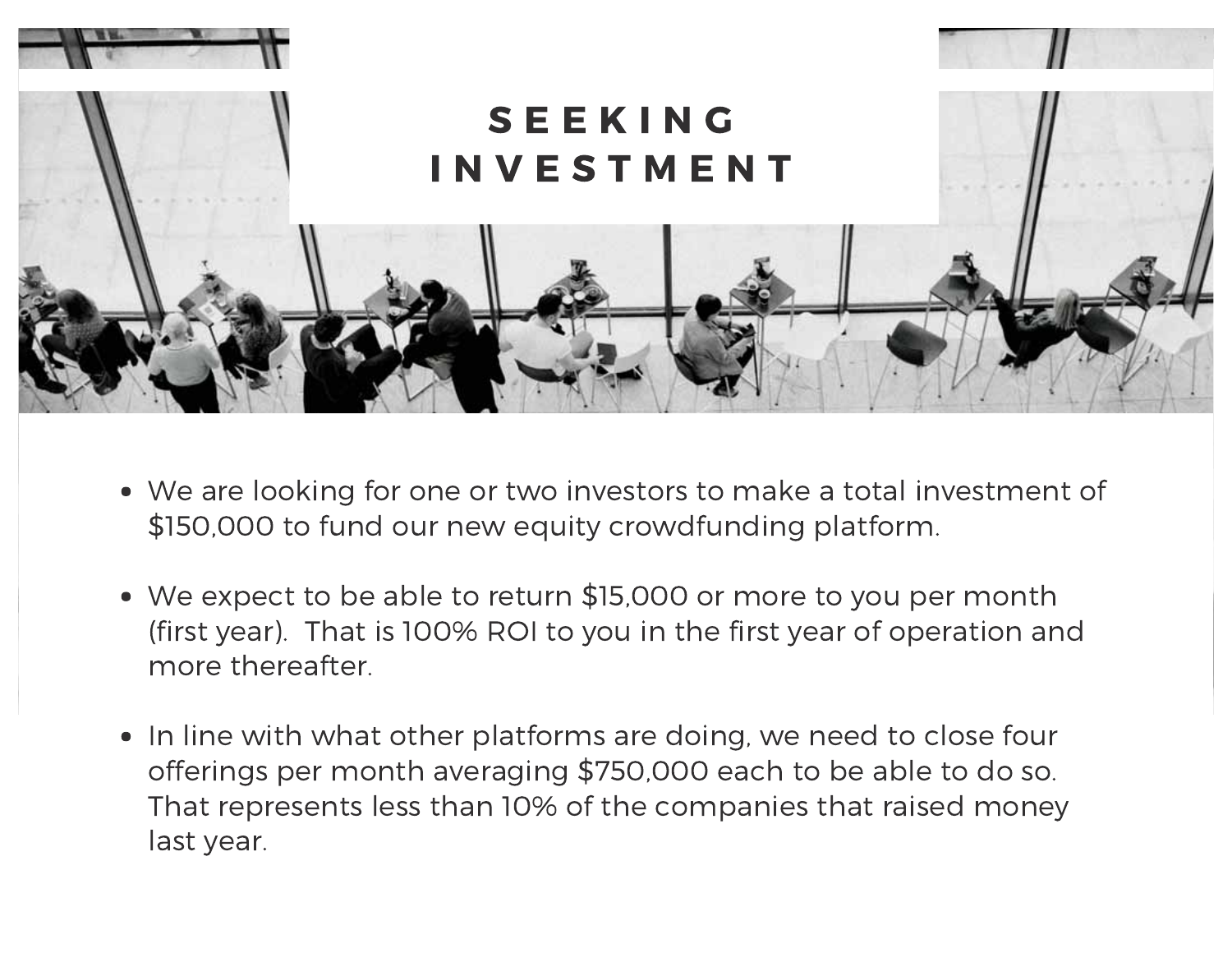

Under the new Crowdfunding Regulation start-ups and small companies can raise up to \$1 million from small investors.

We have excellent sources in our national network of brokers who can refer startups and established businesses that are looking for funding. We can fill the pipeline quickly.

We can help several companies per month raise a total of at least \$3M and take 5 to 5.5% as a fee. The companies cover all other expenses.

There are no salaries and minimal overhead. All of our employees are principals who get a percentage of the profits.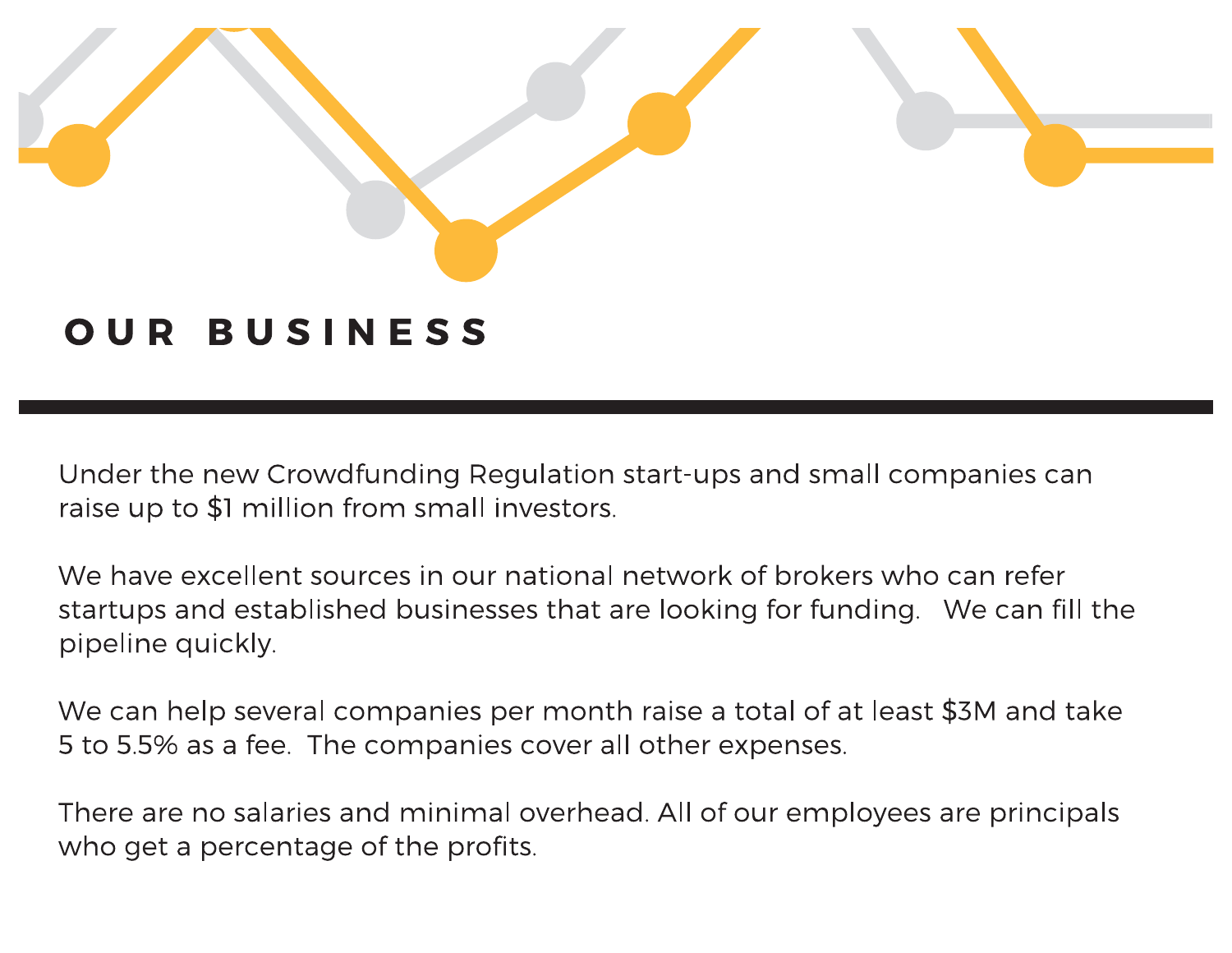### **TEAM**

#### **JEFFREY BRANDON CHAIRMAN OF ADVISORY BOARD**

- 40 years helping bring financial products to market.
- Nationally sought expert in financial securities marketing and compliance.

### **BILL JOYCE CHIEF OPERATING OFFICER**

- 40 years banking and real estate expertise.
- Thousands of business ventures evaluated for performance and risk.

#### **DAVID OLDANI CHIEF REVENUE OFFICER**

- Sales training and sales cycle management and development for dozens of Fortune 500 firms.
- Entrepreneur and business consultant focused on unique needs of sales in startups.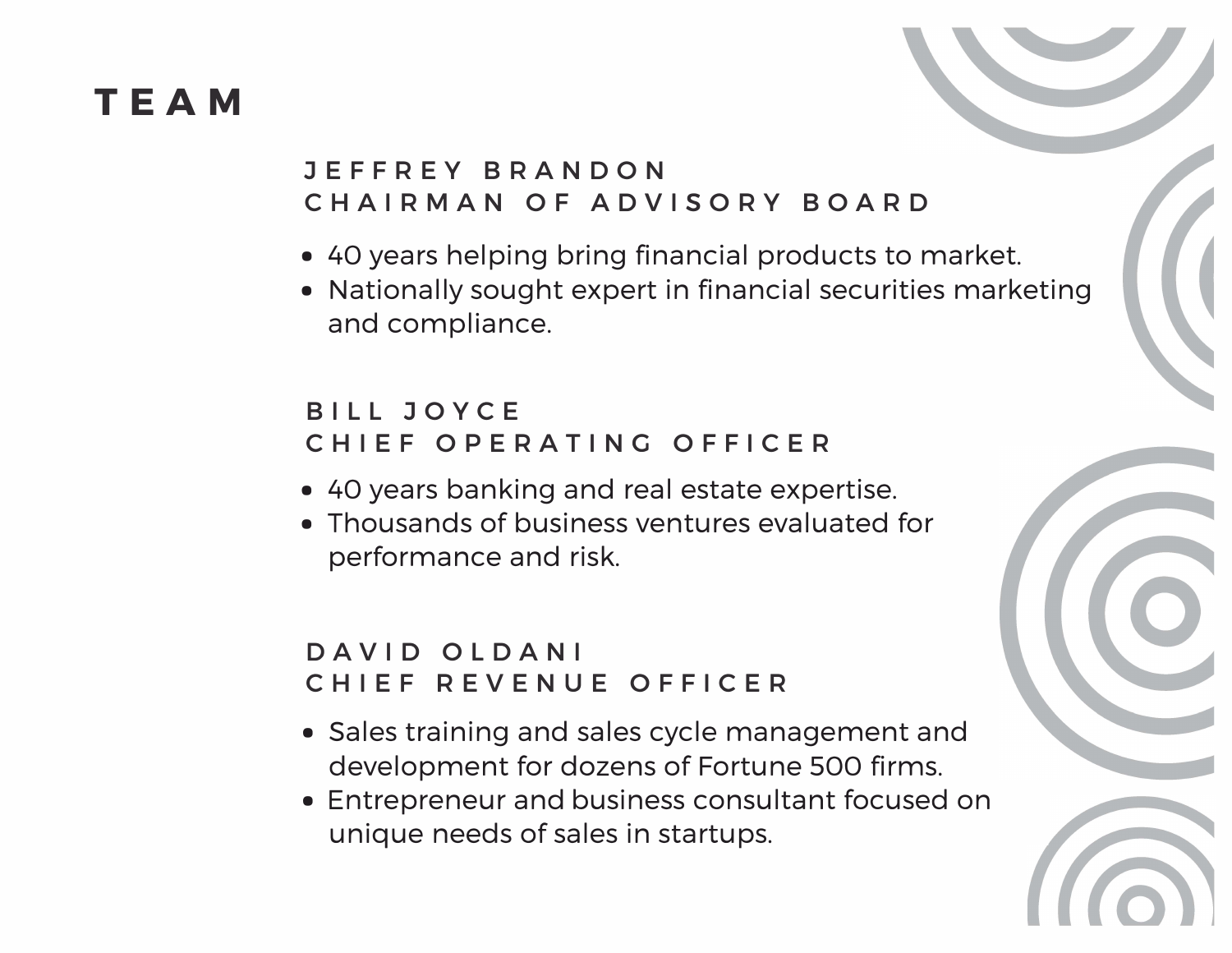### **TEAM**

#### ADAM PRESSMAN CHIEF EXECUTIVE OFFICER

- 30 years building sustainable businesses out of innovative ideas.
- IT and human development expert and certified business coach.

#### IRWIN STEIN HOUSE COUNSEL

- 40 years of legal experience in all aspects of financial services.
- Counseled more than 150 issuers raising funds in the capital markets.

### **INVESTECHS**

#### CHIEF MARKETING OFFICERS

- Raised over \$7.5 million in crowdfunding and capital formation campaigns.
- Five years experience working with startups as coworking space managers.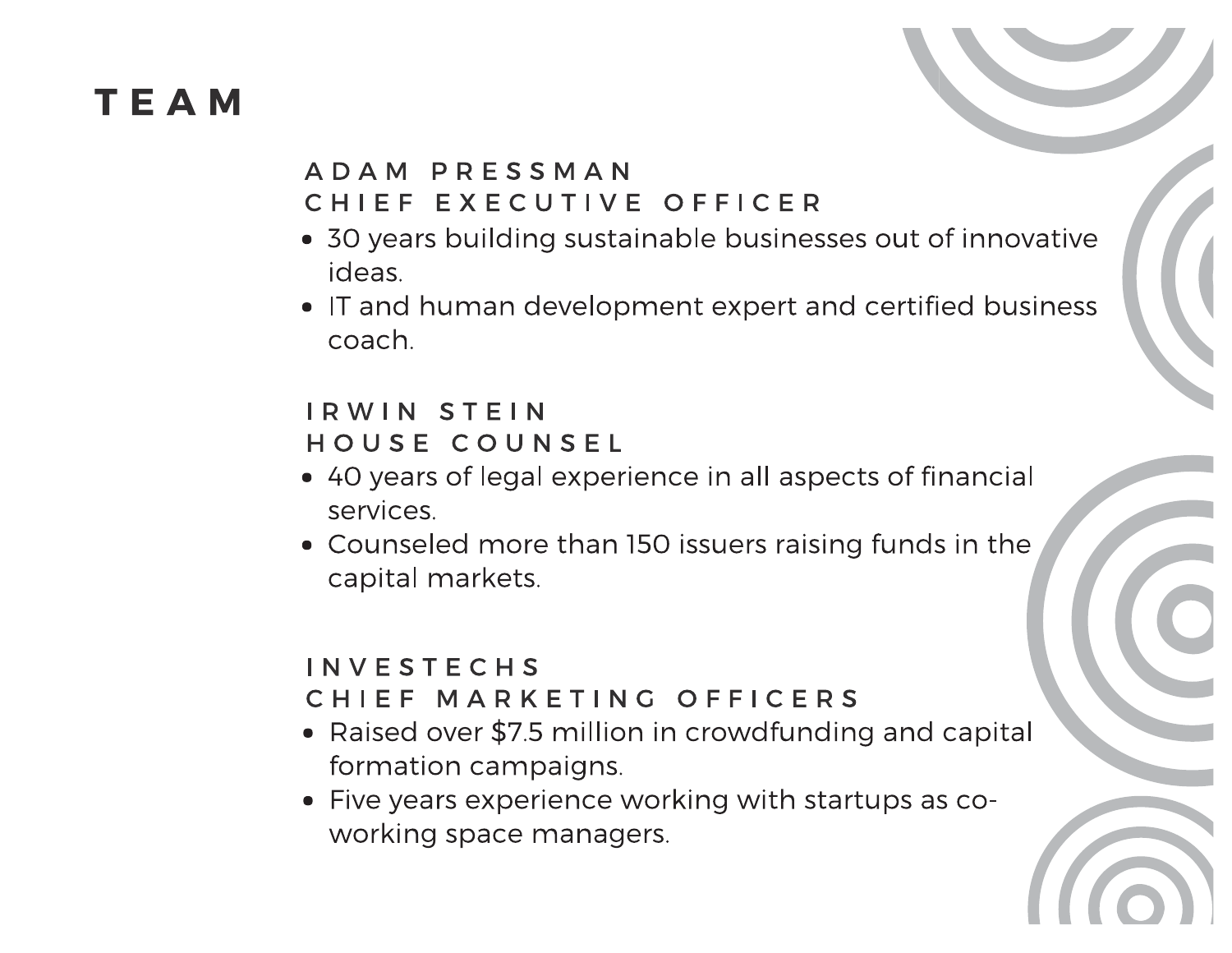## CROWDFUNDING MARKET

There are currently fewer than 35 other platforms licensed to offer these smaller investments to smaller investments. Two dominate this market.

This type of crowdfunding for small companies, raising up to \$1M, has been available for just over a year. In the first year, 566 companies successfully used this method to raise funds.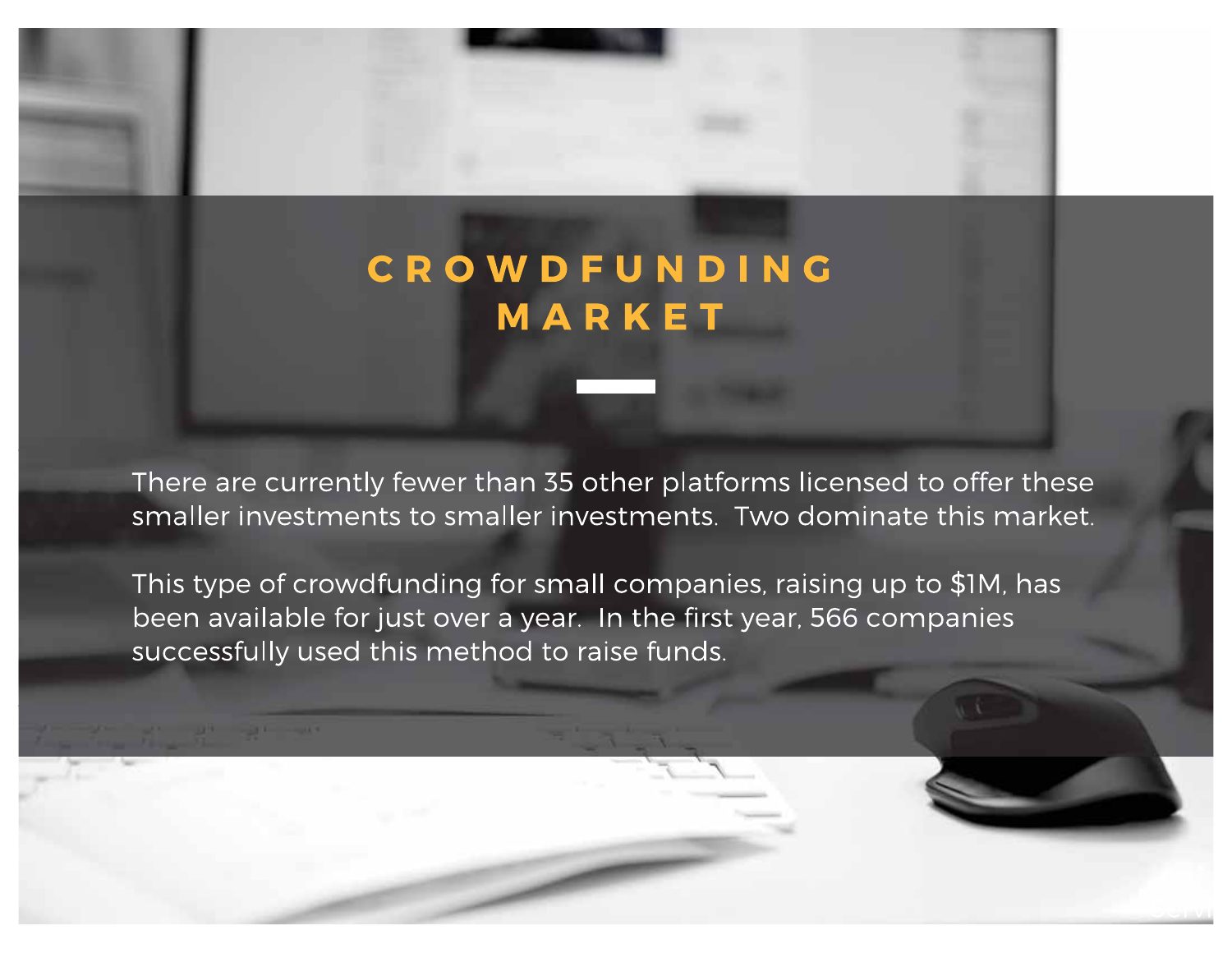#### **NUMBERS** OUR

## 150,000

**Total Raise** 

89% / Yr

**ROI** 

## **11 Months**

Break-Even Point

**JAMMINGAGESING** 

# \$7,500,000

Exit